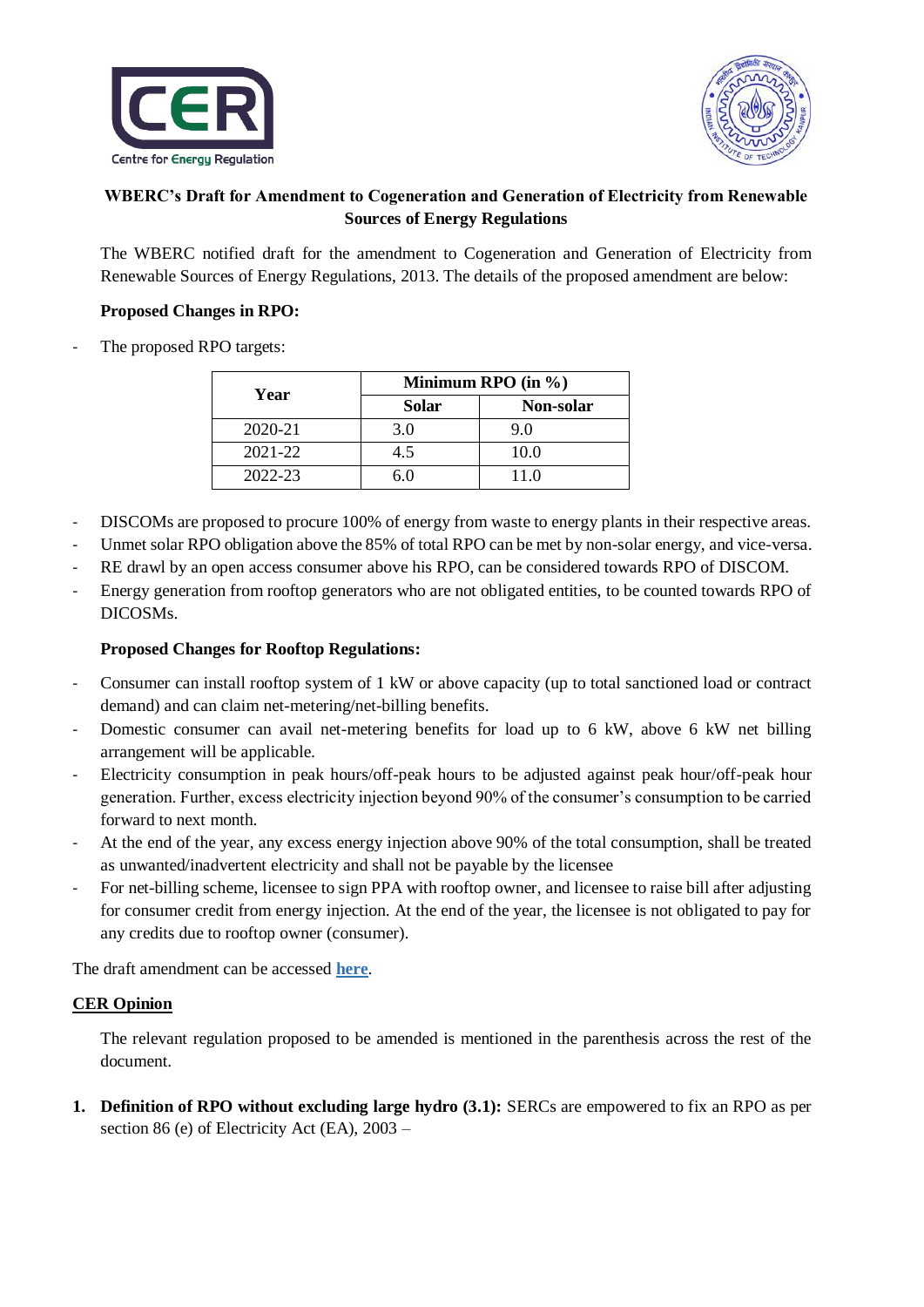



*"promote co-generation and generation of electricity from renewable sources of energy by providing suitable measures for connectivity with the grid and sale of electricity to any person, and also specify, for purchase of electricity from such sources, a percentage of the total consumption of electricity in the area of a distribution licensee"*

The proposed definition of RPO, which excludes consumption from large hydro generation sources, need to be strictly be in line with the above provisions of the EA 2003. Considering the total consumption for calculating RPO would exclude consumption from the large hydro projects, this would reduce the total RPO quantum to be met though RE sources. Hence, this definitional change would also enhance the RPO compliance of the obligated entities.

- **2. Planning for RPO compliance (3.1):** It is suggested that the RPO trajectory for the state be specified in advance for a medium to long term basis so as to provide opportunity to obligated entities to make appropriate investments or plan to procure RE/REC.
- **3.** First proviso in regulation 3.1 of the proposed amendment –

*"Provided that distribution licensee shall compulsorily procure 100% power generated from waste to Energy plants in their respective supply area"*

Should be modified as:

*"Provided that distribution licensee shall compulsorily procure 100% power generated from waste to Energy plants located in their respective license area"*

- **4. Fungibility for RPO compliance (3.1):** Fungibility (substitutability) provided between solar and nonsolar RPO to ensure their respective compliance (beyond 85%) would provide much needed flexibility to the obligated entities, and is a welcome proposal. Full fungibility across RE sources would enhance economic efficiency of adoption of clean energy options.
- **5. REC by Location? (3.4 (iii)):** As per clause (iii) of regulation 3.4 of the principal regulation, purchase of RECs seems to be limited to plants located within the area of supply of the licensee. The procurement of REC from exchanges is anonymous in nature and cannot be traced to any location. Hence, this proviso may be modified appropriately.
- **6. Non-Renewable Cogeneration (3.4 (iv)):** The clause (iv) of regulation 3.4 of the principal regulation inadvertently provides for procurement from non-renewable cogeneration plants as well.

*"purchasing renewable and/or cogeneration energy from any generator through open access at a mutually agreed price within the capping price as mentioned in regulation 6.0 or through power exchange at market determined price or from Solar Energy Corporation of India Limited (SECI) at competitively determined price or from other sources where tariff is discovered in accordance with section 63 of the Act;"* (emphasis added)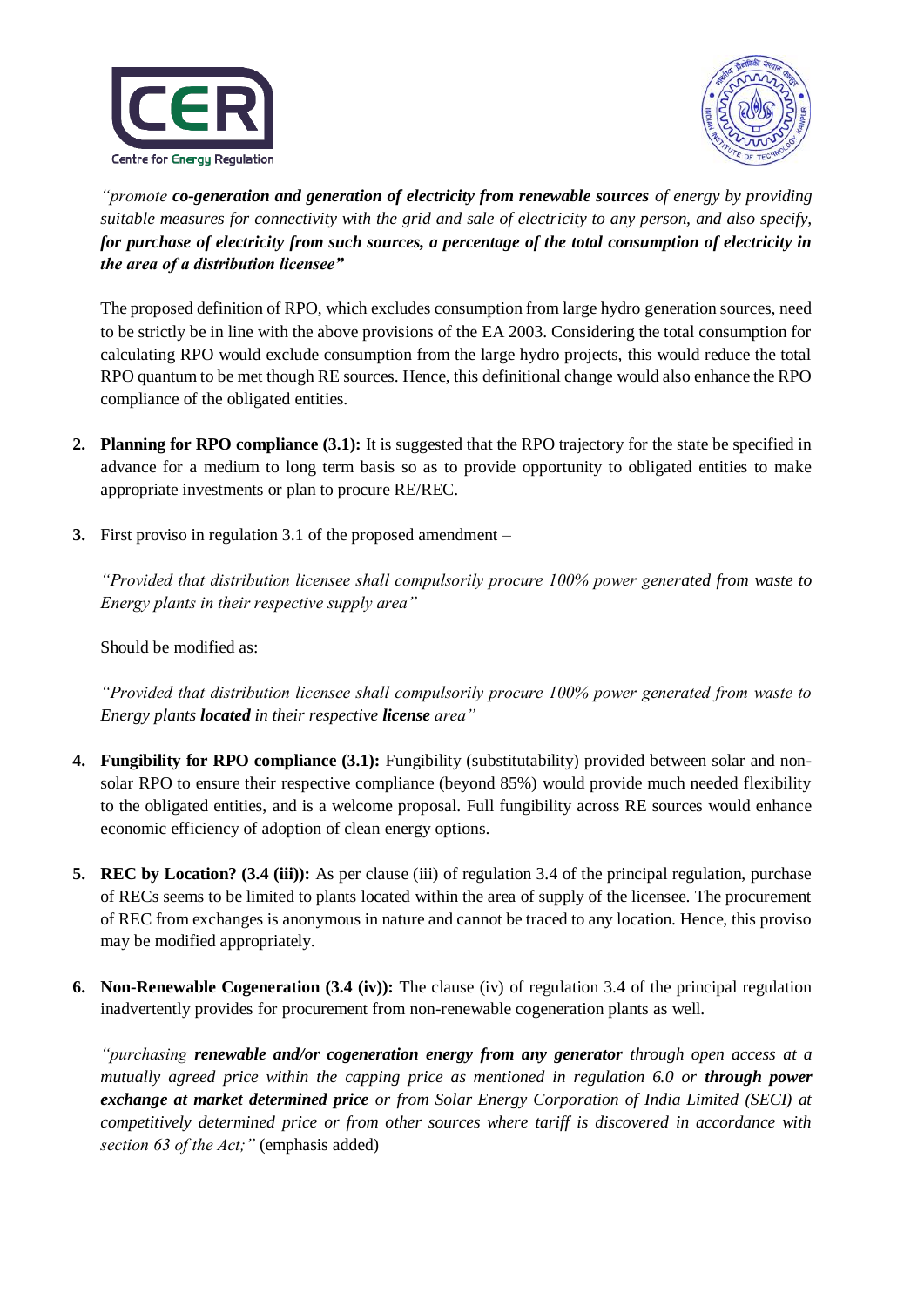



Similarly, clause (v) and (vii) of regulation 3.4, and 3.7, 3.10, and multiple instances across the document allude to the same. All such instances should be suitably amended.

- **7. 'Renewable Energy' procurement through Power Exchanges (3.4 (iv)):** Procurement of energy through power exchanges is anonymous in nature and cannot be identified with the source/technology of the generator. Hence, such procurement cannot be attributed to RE energy for accounting towards RPO compliance, until a RE specific contracts are available on PXs.
- **8. Price Cap (6.0):** It is not clear if a constant price cap, as per Regulation 6.0 of the principal regulation, is applicable for all three years. The regulation may provide for subsequent revision (based on an escalation factor) of the same in the subsequent years.
- **9. Price cap for tariff discovered through competitive bidding (6.0):** In case the tariff for RE has been discovered under section 63 of EA, 2003 and has been adopted by the commission, the same should not be subjected to the price cap under regulation 6.0.
- **10. Online publication for RE procurement for RPO compliance (3.5):** Under regulation 3.5, the Commission should mandate publication of advertisement for RPO compliance on website as well.
- **11. RPO Compliance Reporting (3.8):** Regulations 3.8 should also provide for reporting of necessary details regarding quantum of solar and non-solar RPO compliance including any quantum of RPO shortfall in solar/non-solar RPO met through non-solar/solar energy, respectively. Further, RPO compliance met through REC procurement should be separately identified.
- **12. RPO Compliance Framework:** An RPO compliance framework, supported with penalty in proportion to the shortfall, would help ensure that obligated entities take adequate steps to meet their RPO target including through purchase of RECs. A mechanism akin to the buyout price may be implemented by the commission. The Commission may like to refer to some of the relevant research papers on the subject<sup>1</sup>.
- **13. Banking and rollover of RPO (3.10):** RE sources are subjected to uncertainty, thus exposing the obligated entities to fall short or exceed the RPO target. Provision for limited banking and rollover of RPO would provide necessary flexibility to the obligated entities towards their RPO compliance. A shortfall of 0.25-0.50 percentage points may be allowed to be banked (in case of exceeding RPO target)/rolled (in case of shortfall to RPO target).
- **14. Accounting of excess RE by OA consumer/captive generators (3.10):** Excess RE procurement by OA consumer/captive generators has economic value, which can be traded as RECs, or can be banked (if permitted) to adjust towards RPO compliance in the later years. The OA consumer/captive generators should firstly be allowed to derive benefit of such excess RPO (in REC equivalent terms), and thereafter, with their consent, any remaining excess RE can be allowed for accounting towards distribution licensee's RPO.
- **15. Distribution/wheeling losses (3.10):** Accounting of wheeling losses of procured RE to the distribution network should not be accounted towards RPO, which is defined (as per section 86 (e) of the Act) with